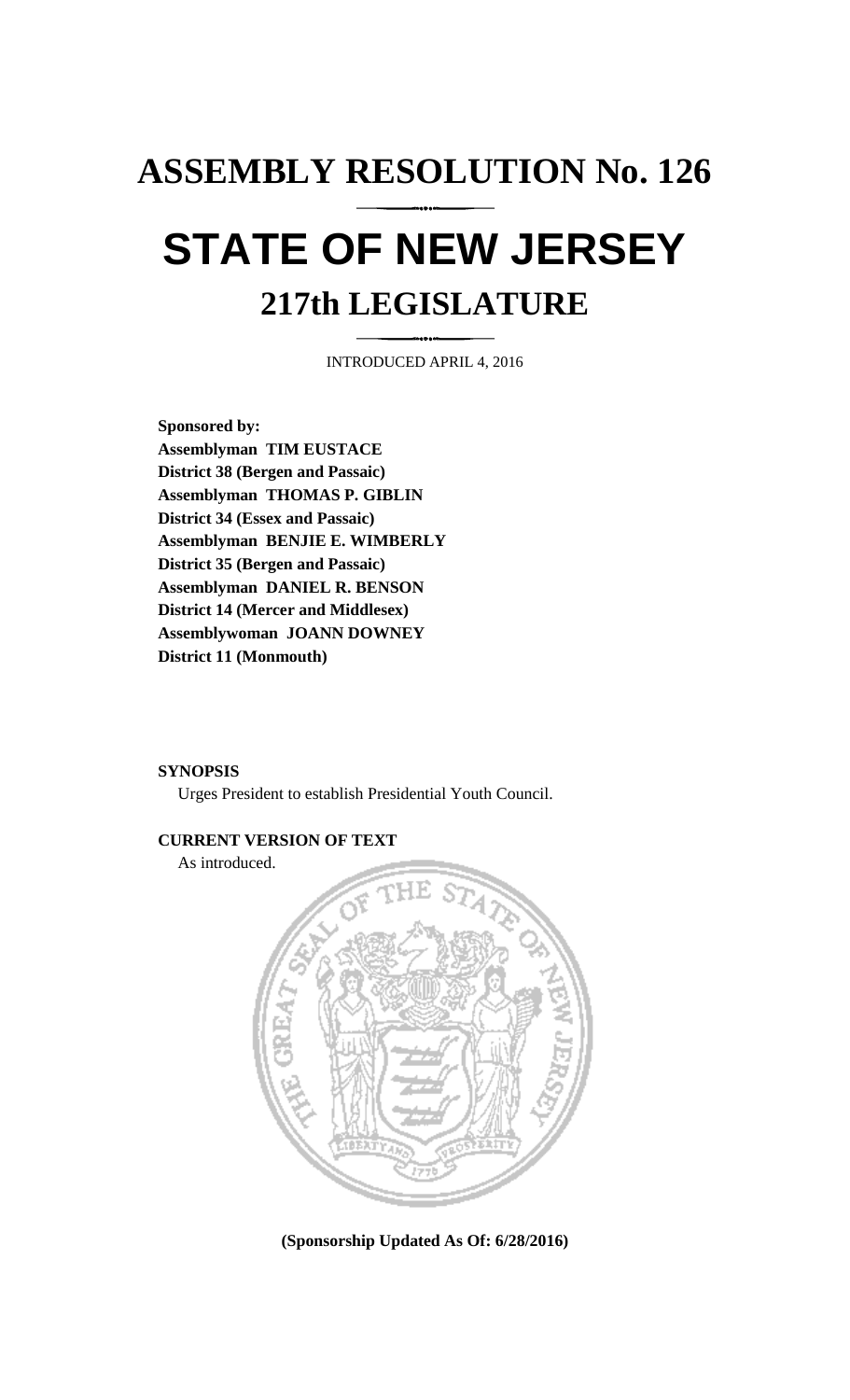| $\mathbf{1}$   | AN ASSEMBLY RESOLUTION urging the President of the United                                                                        |
|----------------|----------------------------------------------------------------------------------------------------------------------------------|
| $\overline{2}$ | States to establish a Presidential Youth Council.                                                                                |
| 3              |                                                                                                                                  |
| $\overline{4}$ | <b>WHEREAS, Young Americans under the age of 25 comprise over one</b>                                                            |
| 5              | the United States population, yet<br>third of<br>youth<br>are                                                                    |
| 6              | underrepresented in the policymaking process; and                                                                                |
| 7              | WHEREAS, Youth participation and engagement are universally                                                                      |
| 8              | recognized as safeguards of democracy, but the majority of young                                                                 |
| 9              | Americans do not believe they have a substantive voice in their                                                                  |
| 10             | government; and                                                                                                                  |
| 11             | WHEREAS, Policy decisions made today will have a pronounced impact                                                               |
| 12             | on future generations; and                                                                                                       |
| 13             | WHEREAS, The unique perspectives and valuable insights of young                                                                  |
| 14             | people are essential to ensure that investments made by government                                                               |
| 15             | in youth programs and services are effective and efficient; and                                                                  |
| 16             | WHEREAS, Numerous members of Congress, governors, state                                                                          |
| 17             | legislatures, mayors, and city councils have created youth councils                                                              |
| 18             | that have proven to be an effective means of receiving input from                                                                |
| 19             | young people, leading to more effective and efficient policies; and                                                              |
| 20             | <b>WHEREAS, The United States Congress is currently considering House</b>                                                        |
| 21             | Joint Resolution No. 47, introduced on April 23, 2015, which                                                                     |
| 22             | supports the establishment of a Presidential Youth Council that                                                                  |
| 23             | would advise the President and the administration on the                                                                         |
| 24             | perspectives of young people, make public policy-related youth                                                                   |
| 25             | programs more efficient and effective, and address issues that will                                                              |
| 26             | affect the long-term future of the United States; and                                                                            |
| 27             | WHEREAS, House Joint Resolution No. 47 recommends that the                                                                       |
| 28             | council be composed of 24 individuals who are 16 to 24 years of                                                                  |
| 29             | age, have backgrounds reflective of our nation's diversity, have                                                                 |
| 30             | participated in public policy-related programs or initiatives, and can                                                           |
| 31             | constructively contribute to policy deliberations; and                                                                           |
| 32<br>33       | WHEREAS, A Presidential Youth Council would provide youth in<br>America, who are systematically underrepresented and as a result |
| 34             | often disengaged, with an opportunity to share their views and                                                                   |
| 35             | perspectives at the highest levels of our government; and                                                                        |
| 36             | WHEREAS, The General Assembly of the State of New Jersey supports                                                                |
| 37             | the creation of a Presidential Youth Council, which will promote                                                                 |
| 38             | the interests and welfare of our country's youth, allow the voices of                                                            |
| 39             | young people to be heard, and ensure that policies that will affect                                                              |
| 40             | youth are developed with their input and valuable perspectives;                                                                  |
| 41             | now, therefore,                                                                                                                  |
| 42             |                                                                                                                                  |
| 43             | <b>BE IT RESOLVED</b> by the General Assembly of the State of New                                                                |
| 44             | Jersey:                                                                                                                          |
| 45             |                                                                                                                                  |
| 46             | The President is respectfully urged to establish a Presidential<br>1.                                                            |
| 47             | Youth Council in order to advise the President and the                                                                           |
| 48             | administration on the perspectives of young people, make youth                                                                   |